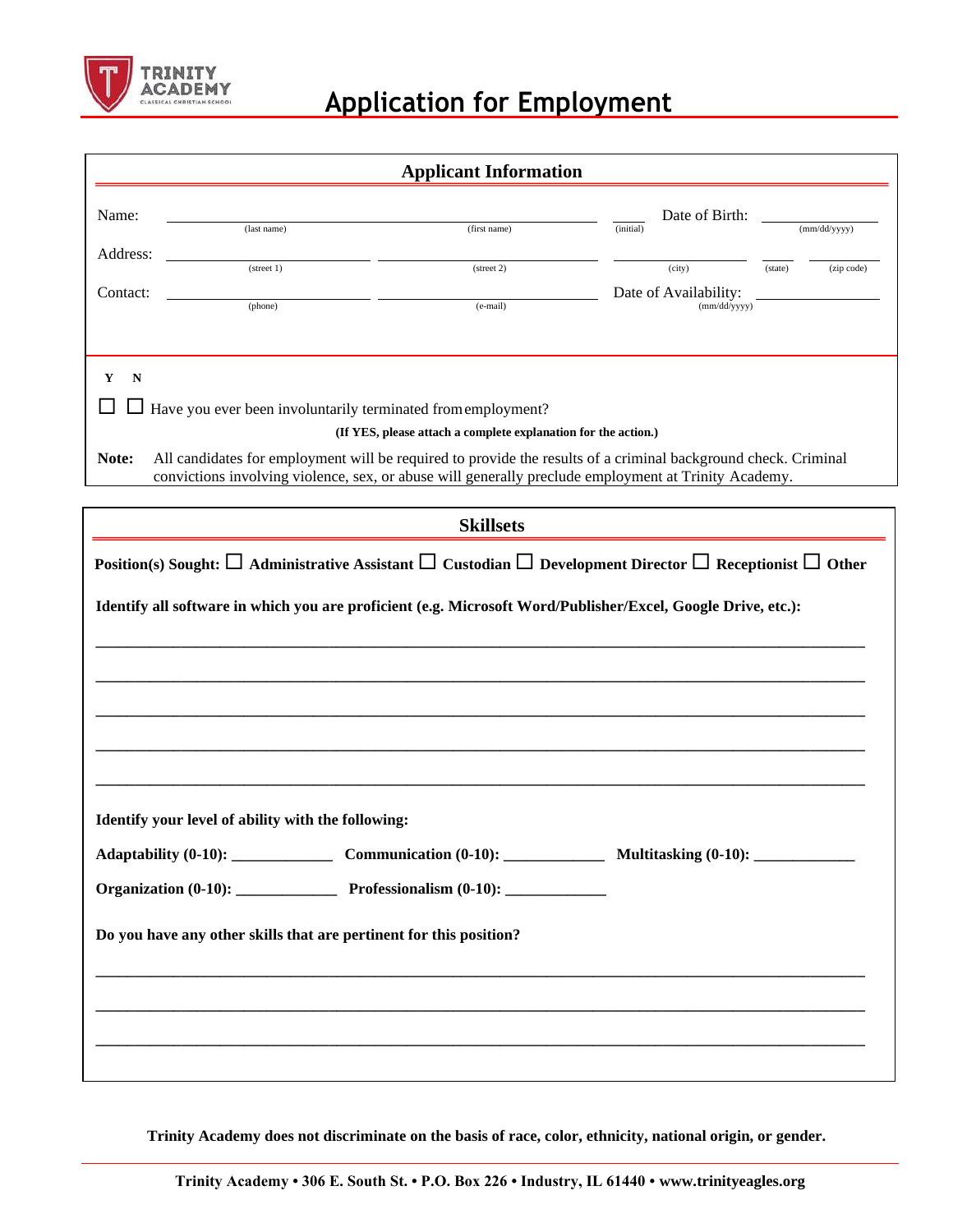

## **Application for Employment**

|                     |                                                                    | <b>Education</b>                                                                |        |         |              |         |
|---------------------|--------------------------------------------------------------------|---------------------------------------------------------------------------------|--------|---------|--------------|---------|
| <b>High School:</b> |                                                                    |                                                                                 |        |         | Graduation:  |         |
|                     | (name)                                                             |                                                                                 | (city) | (state) |              | (mm/yy) |
| University:         | (name)                                                             |                                                                                 | (city) | (state) |              | (mm/yy) |
|                     |                                                                    |                                                                                 |        |         |              |         |
| <b>University:</b>  |                                                                    | the contract of the contract of the contract of the contract of the contract of |        |         |              |         |
|                     | (name)                                                             |                                                                                 | (city) | (state) |              | (mm/yy) |
|                     |                                                                    |                                                                                 |        |         |              |         |
| University:         | <u> 1980 - Jan Samuel Barbara, margaret eta idazlea (h. 1980).</u> |                                                                                 |        |         |              |         |
|                     | (name)                                                             |                                                                                 | (city) | (state) |              | (mm/yy) |
|                     |                                                                    |                                                                                 |        |         |              |         |
| Other:              |                                                                    |                                                                                 |        |         |              |         |
|                     | (name)                                                             |                                                                                 | (city) | (state) |              | (mm/yy) |
|                     |                                                                    |                                                                                 |        |         |              |         |
| Other:              |                                                                    |                                                                                 |        |         | Certificate: |         |
|                     | (name)                                                             |                                                                                 | (city) | (state) |              | (mm/yy) |
|                     | $Program(s)$ of Study: $\qquad \qquad$                             |                                                                                 |        |         |              |         |

| <b>Recent Work History</b>    |                                                                                                 |                           |                                             |         |  |
|-------------------------------|-------------------------------------------------------------------------------------------------|---------------------------|---------------------------------------------|---------|--|
| <b>Present/Last Job:</b>      |                                                                                                 |                           |                                             |         |  |
|                               | (company/organization)                                                                          |                           | (address)                                   |         |  |
|                               | (start date; mm/yy)                                                                             | (end date; mm/yy)         | (last position held/primary responsibility) |         |  |
|                               |                                                                                                 | (supervisor/manager name) | (title)                                     | (phone) |  |
| 2 <sup>nd</sup> Previous Job: | (company/organization)                                                                          |                           | (address)                                   |         |  |
|                               | (start date; mm/yy)                                                                             | (end date; mm/yy)         | (last position held/primary responsibility) |         |  |
|                               |                                                                                                 | (supervisor/manager name) | (title)                                     | (phone) |  |
| 3rd Previous Job:             |                                                                                                 |                           |                                             |         |  |
|                               | (company/organization)                                                                          |                           | (address)                                   |         |  |
|                               | (start date; mm/yy)                                                                             | (end date; mm/yy)         | (last position held/primary responsibility) |         |  |
| Y<br>$\mathbf N$              |                                                                                                 | (supervisor/manager name) | (title)                                     | (phone) |  |
|                               | $\Box$ May we contact your previous employers?<br>Have you ever worked in a school environment? |                           |                                             |         |  |